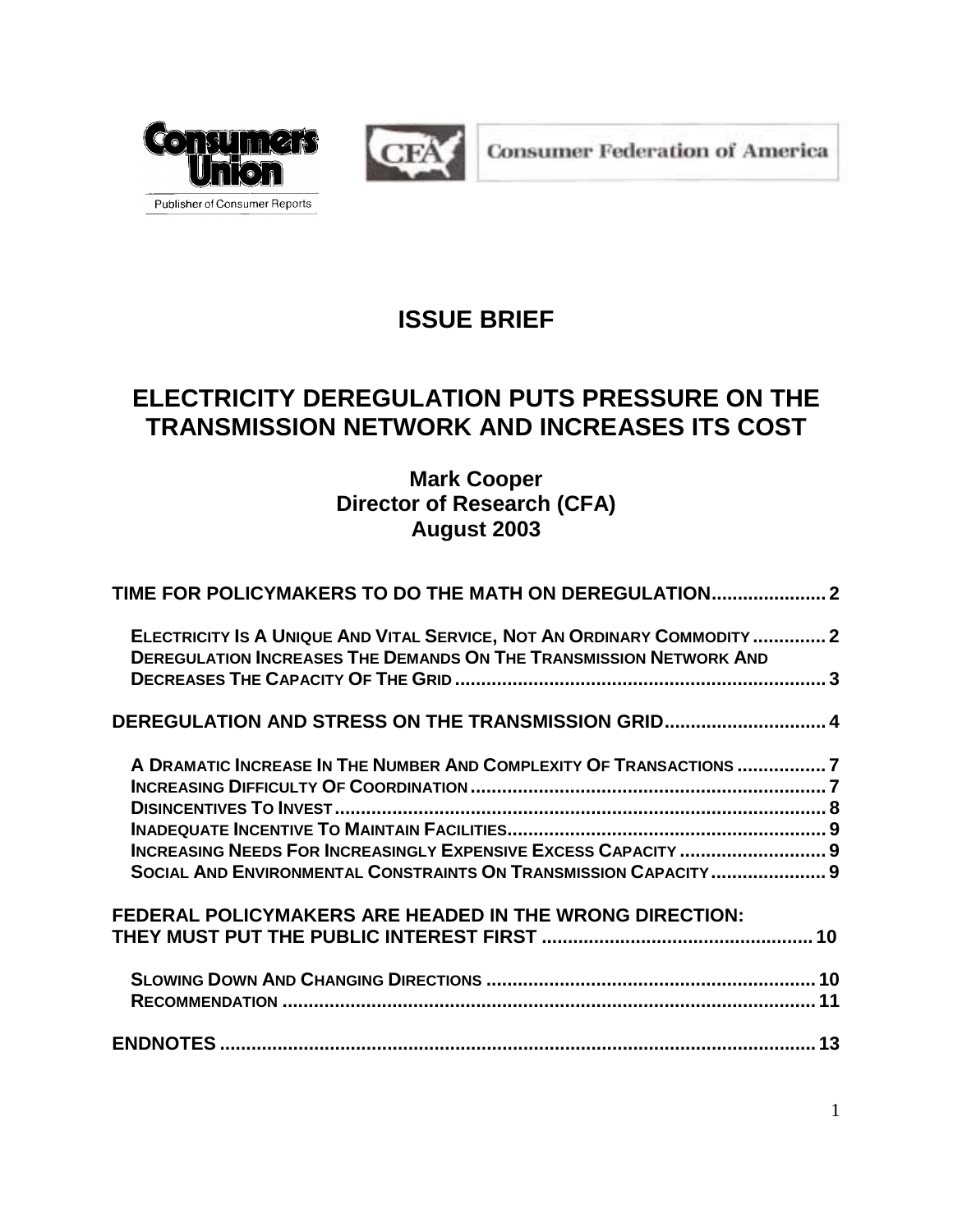# **TIME FOR POLICYMAKERS TO DO THE MATH ON DEREGULATION**

In wake of the massive blackout in the Northeast, government officials and industry experts are calling for a massive upgrade of the transmission system that would cost between \$50 billion and \$100 billion.<sup>1</sup> The annual carrying costs for such a capital outlay are certain to be in the range of \$10 billion to \$25 billion, depending on how much is spent and who builds the system. $^2$ 

Many experts are beginning to admit that a substantial part of the upgrade costs are caused by the need to support the increased strain on the system that occurs in the deregulated electricity markets that policymakers have been struggling to create in the past decade.<sup>3</sup> Yet, earlier this year the Department of Energy conducted a study that projected less than \$1 billion of efficiency gains from the implementation of the Standard Market Design,<sup>4</sup> which the Federal Energy Regulatory Commission (FERC) is proposing to push deregulation to the next level.<sup>5</sup>

A consumer does not need a degree in electrical engineering to see that these numbers do not add up. $6$  If the costs outweigh the benefits, why should we bother?<sup>7</sup> At a minimum, policymakers should inquire into what it would cost to run a reliable system without the added costs of supporting deregulated markets.

The advocates of deregulation frequently claim that it is too late to go back to public interest regulation, but two-thirds of the states never left. In fact, the two-thirds of the states that have not gone down the road to deregulation in their intrastate market have been steadfastly resisting the effort of the FERC to force them into deregulated interstate markets. $8$  Given the massive costs of deregulated markets that are now coming into view and the meager gains that such markets appear to promise, not to mention a track record of market manipulation, price volatility and lack of consumer choice, $9$  it may be a lot cheaper for the handful of states who have deregulated to go back than to force the majority of states down the problem-riddled road to deregulation .<sup>10</sup>

When Congress returns in September, it is going to be under immense pressure to do something, but these numbers make it clear that just anything won't do. If Congress pushes ahead with its deregulatory agenda, it could cost consumers billions more in transmission upgrades than it should, costs that will never be offset by benefits. Congress should take action to prevent the real problem--more blackouts, rather than use the blackout as an excuse to push its deregulatory agenda. Based upon almost two decades of analysis of the faltering effort to deregulate electricity markets, this paper outlines the reasons why Congress should pass a reliability-only electricity bill and put its deregulation agenda on hold.

#### **ELECTRICITY IS A UNIQUE AND VITAL SERVICE, NOT AN ORDINARY COMMODITY**

For almost two decades the Consumer Federation of America and Consumers Union have argued that the fundamental characteristics of the electric utility industry require policymakers to treat it differently than other industries.<sup>11</sup> The unique characteristics of the electricity system were on display in the recent Northeast blackout and its aftermath:

• The electricity network is a remarkably demanding system that must be kept in perfect balance in real time. In only a remarkably short period of time , the blackout spread over vast distances, but bringing power back up took days or even weeks.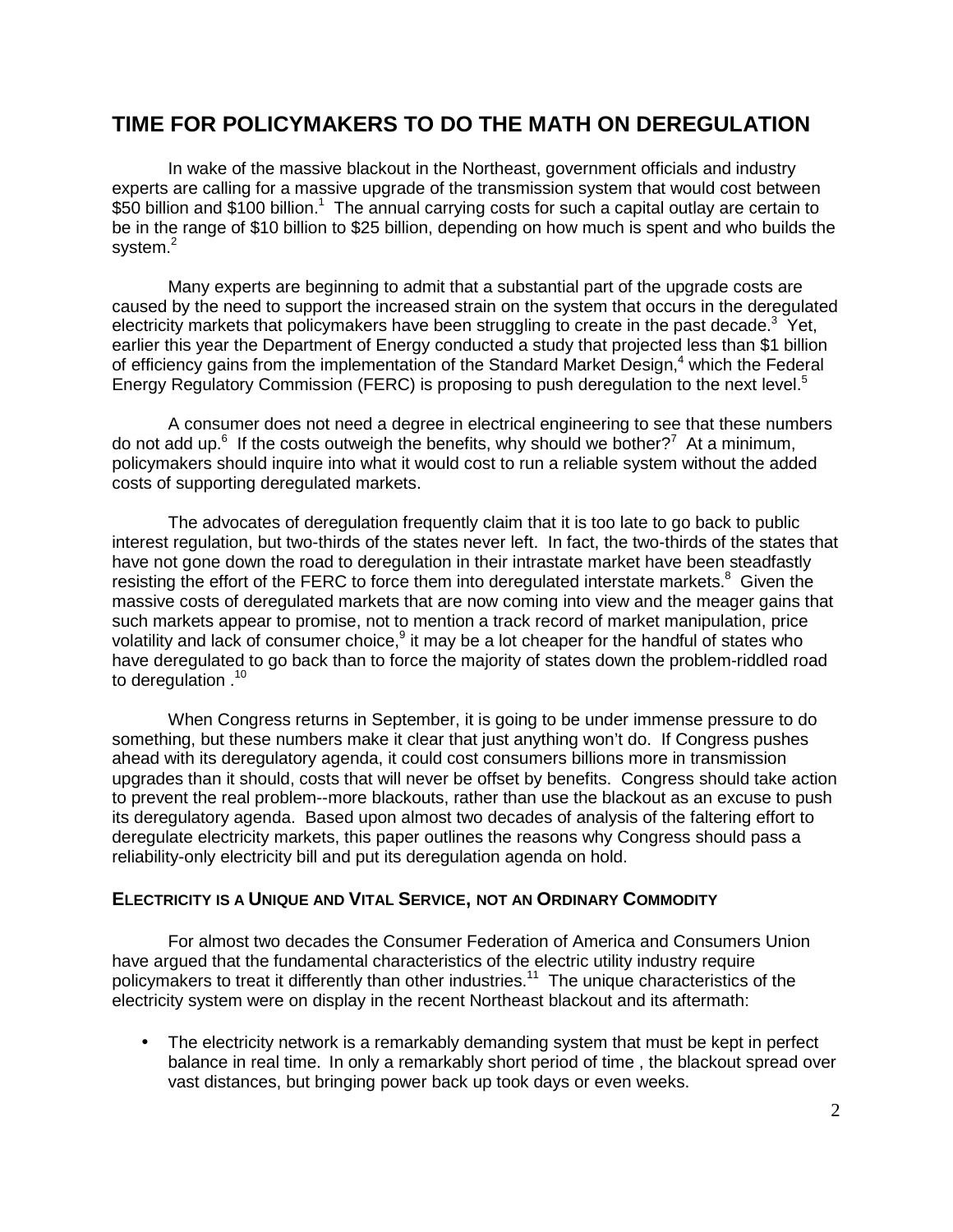- The electricity industry requires huge capital investments in long-lived facilities that are sunk in place, with no alternative uses. That critical characteristic of the industry is displayed in the thousands of miles of transmission lines and massive power plants that were affected by the events of August 14.
- Electricity cannot be treated as any other commodity. It has no substitutes, it is not storable, and it is essential to health, safety and the economy. Just look at the photos of people sleeping in the streets of New York. The complete disruption of routine activities for tens of millions of consumers and businesses underscores this key characteristic of electricity.
- Strong seasonal and daily shifts in demand create severe peaks that strain resources. Hot summer afternoons place the greatest strain on the grid.

Historically, the uniquely American approach to delivering this vital service under such difficult conditions was to allow private companies to own both transmission and generation and provide service in exclusive territories, subject to public interest obligations.12 The integration of generation and production fostered coordination and effective management of the network.<sup>13</sup> Exclusive territories lowered the risk and costs associated with long-term inflexible assets. Public interest obligations, such as the obligation to serve all customers at just and reasonable rates, protected the public from the abuse of monopoly power while preserving the companies' incentive to invest in the network.

This pragmatic approach was certainly not perfect, but it achieved a critical balance between public and private interests. In the past decade, policymakers lost sight of these fundamentals and deregulation upset that balance, particularly for the transmission system. Deintegration quickly turned into disintegration.

#### **DEREGULATION INCREASES THE DEMANDS ON THE TRANSMISSION NETWORK AND DECREASES THE CAPACITY OF THE GRID**

CFA/CU prepared a series of reports and detailed studies on electricity system operation prior to deregulation in the  $1990s$ ,<sup>14</sup> as well as repeated problems that arose as markets were restructured. The specific episodes we have studied include the price spikes of 1998,<sup>15</sup> the outages of 1999,<sup>16</sup> the California meltdown of 2000-2001,<sup>17</sup> and continuing troubles of deregulated electricity markets.18 These studies identified numerous economic and operational mechanisms through which electricity restructuring and deregulation increased pressures on the nation's electricity transmission network:

- A dramatic increase in the number and complexity of transactions, which the system was not designed to support.
- Difficulties in coordinating and planning as competition and contracts replace vertically integrated operational and administrative decisions.
- Disincentives to invest in transmission because the private interests of facility owners conflict with the shared, public nature of the transmission grid.
- Disincentives to spend on maintenance because of profit pressures and the perceived competitive disadvantage associated with spending on a system shared with potential competitors.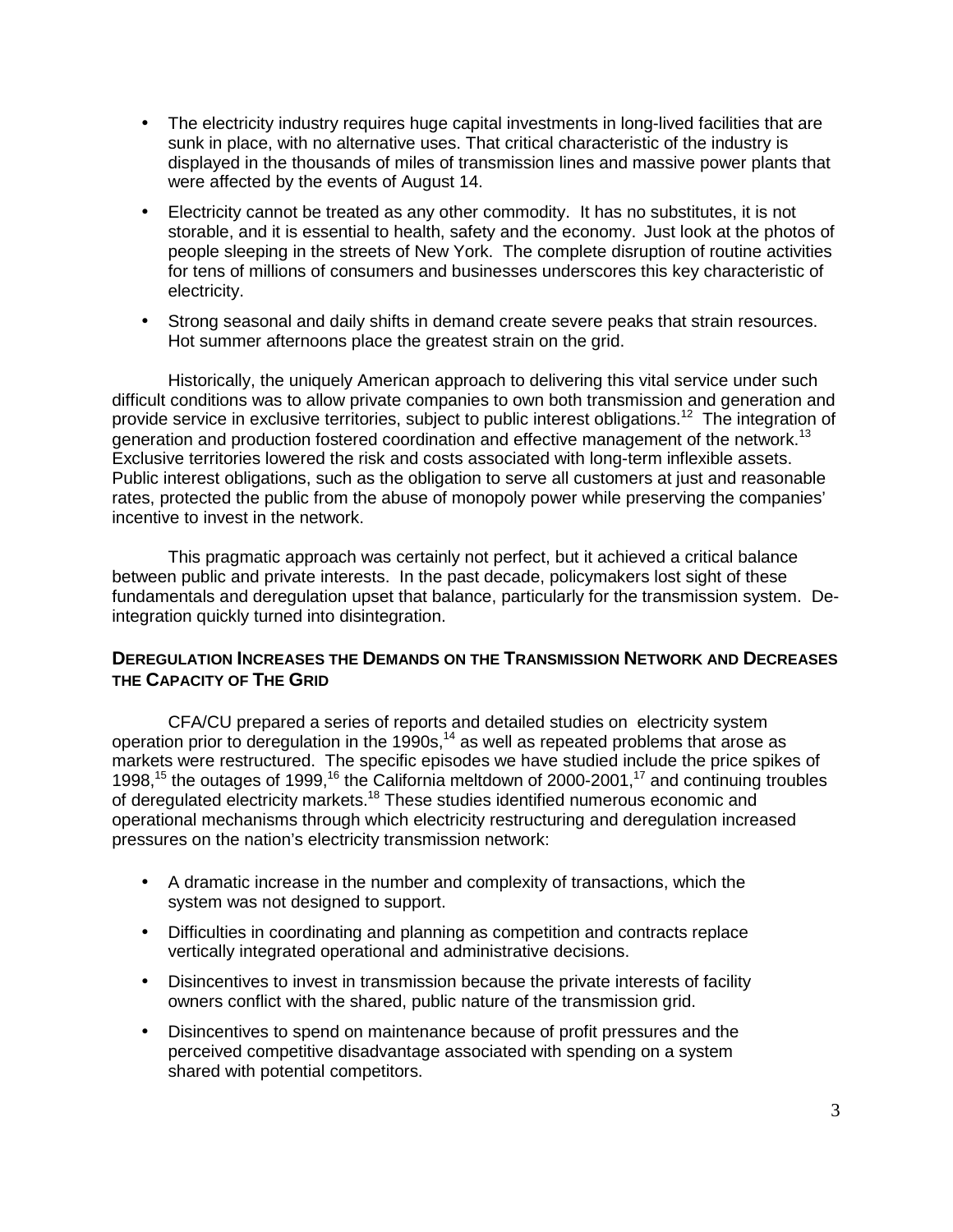- Increasing needs for excess capacity to cope with the market manipulation problems that plague electricity markets and to dampen price spikes that result from trying to treat electricity like a commodity.
- Failure to account for the social and environmental constraints on increasing transmission capacity and provide a framework for comprehensive planning that integrates alternative approaches, like energy efficiency and local (distributed) generation (such as co-generation, etc.)

Our studies identified most of the problems that deregulation imposed as permanent challenges, not transitional issues associated with the movement from a regulated to a deregulated industry. However, even those problems that seemed at first to be transitional are beginning to look like they are long-term challenges. A decade of structural neglect makes it less likely that consumers will ever end up better off as a result of deregulation.

Given the characteristics of electricity, we have long doubted the benefits of deregulation; these doubts apply with special force to transmission. Investment in these facilities is constrained by social concerns. There is no prospect of competition in transmission and the physics of electron flows leave little room for market transactions to improve on engineering decisions. That is why two major government studies in the past couple of years and one by the South Eastern Regulatory Utility Conference<sup>19</sup> have all reached the same conclusion: there are few efficiency gains to be made by creating regional transmission organizations.

### **DEREGULATION AND STRESS ON THE TRANSMISSION GRID**

Perhaps in the final analysis we will find that no individual outage-related event will be attributed directly to deregulation. Yet it is clear deregulation contributes to stress on the system, making accidents more likely, more severe and more difficult to respond to. Table 1, from our April 2000 analysis, summarizes the studies that provided the basis for identifying the problems of restructuring, with those that affect the transmission system underlined in bold. It was irresponsible to push deregulation under those circumstances and it would be even more irresponsible to charge ahead given recent events.

Accidents have always played a special role in the electric utility network. Because of the demanding physical nature of the network, accidents are prone to happen, and due to the volatile nature of the commodity, accidents tend to be severe. The integrated nature of the network, the inability to store electricity and demanding real-time performance means that accidents are often highly disruptive and difficult to fix.**<sup>20</sup>** To keep things in balance, the system needs either: plentiful reserves close at hand; ample amounts of transmission capacity readily available to move abundant supplies from far away; or a great deal of load that can be quickly shed.**<sup>21</sup>** Most electricity markets do not have those luxuries today, or any chance of acquiring them any time soon.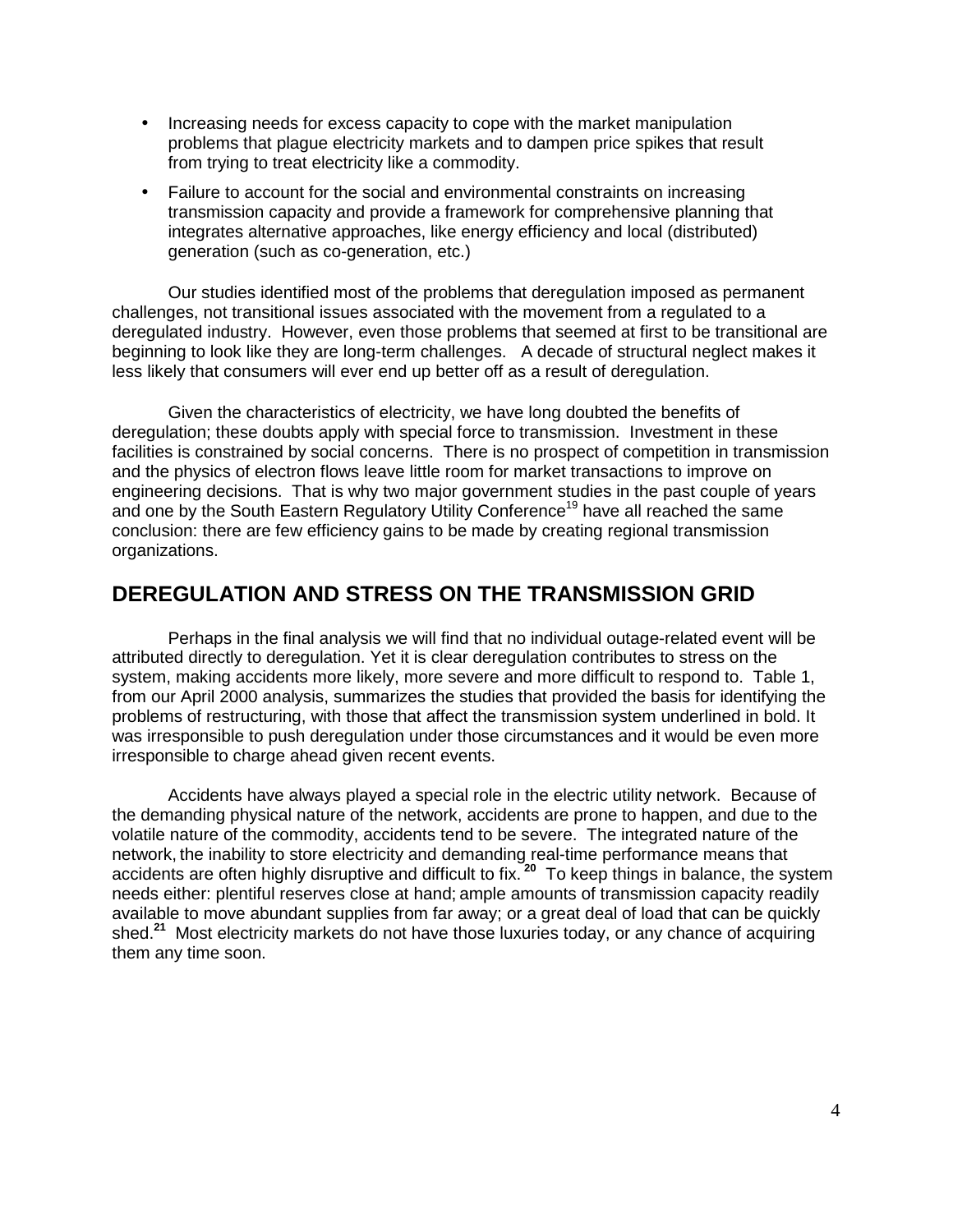#### **TABLE 1: CAUSES OF ELECTRIC UTILITY INDUSTRY MARKET FAILURE DEMONSTRATED BY THE FIRST THREE YEARS OF U.S. DEREGULATION**

#### **BASIC CONDITIONS: SUPPLY**

| Technology                      | Long lead times 5(7) 6(1), Delayed replacement 6(16) 11(2)<br>Inability to store electricity 5                                   |  |
|---------------------------------|----------------------------------------------------------------------------------------------------------------------------------|--|
| Product durability              | Generation Outages 1(2-11, 4-6) 3(15) 5(40) 10(1-2),                                                                             |  |
|                                 | Transmission shutdowns 1(4-10).<br>Failures take time to repair 6(9)                                                             |  |
|                                 | Summer impairment of performance 6(7, 18, 22)                                                                                    |  |
| <b>BASIC CONDITIONS: DEMAND</b> |                                                                                                                                  |  |
| Price elasticity                | Extremely low short run $2(24)$ 5(39) 11(2)<br>Limited conservation 6(2,19, 23)                                                  |  |
| Substitutes                     | Lack of substitutes, Restriction on self-supply 8                                                                                |  |
| Cyclical/seasonal               | Weather-related demand 1(4-6) 2(37) 10(1-2),<br>Inadequate reliability criteria 6(21)                                            |  |
| Purchase method                 | Obligation to serve 1 (4-1) 2(25),<br>Lack of incentive to cut back $1(4-4)$ $4(46)6(2, 19)$                                     |  |
| <b>MARKET STRUCTURE</b>         |                                                                                                                                  |  |
| Number of sellers               | Few sellers 2(ii) 3(21) 4(49-56) 5(6,7) 7                                                                                        |  |
| Number of buyers                | Constrained demand by utilities 1(4-1) 2(25) 5(30,31),                                                                           |  |
|                                 | Constrained distribution 6(30)<br>Limited end-user choice 5(42,57)                                                               |  |
| Barriers to entry               | Transmission constraints 1(2-15,5-7)5 (11,12)                                                                                    |  |
|                                 | Load pockets, inadequate system 6(10,32)                                                                                         |  |
| Cost structures                 | Self-supply blocked 8()Emergencies 1(2-15), Substation inflexible 6(31)<br>High fixed                                            |  |
| Vertical integration            | Affiliate relations distort market 2(38) 6(38),                                                                                  |  |
|                                 | Integration restricts entry 11(3)                                                                                                |  |
| Diversification                 | Utilities Add Brokerage 2(24,28) Inadequate Planning/Spending<br>for maintenance 6(29,34 - 37)                                   |  |
| Inadequate Market               | Lack of timely, objective 1(5-3) 2(ii), Load projections 6(8).                                                                   |  |
| Information                     | Unit ratings 6(11)                                                                                                               |  |
|                                 | Planning tools 6(13), Cable condition, incipient failure 6(5,14)<br>Refusal to share best practices 6(15), Forecasting 6(17, 28) |  |
|                                 | Inadequate notice 6(20) Dispatch software 6(27)                                                                                  |  |
| Inadequate                      | Breakdown of coordination 1(2-37, 3-3), ISO lacks authority 6(4),                                                                |  |
| Coordination                    | Lack of data $6(6)$                                                                                                              |  |
| <b>CONDUCT</b>                  |                                                                                                                                  |  |
| Pricing behavior                | Hoarding, gouging 4(65) 5(3,38) Above cost 10(1-4) 11(17)<br>Reliance on nonfirm power 6(24) 10(2-1) 11(3)                       |  |
| Legal tactics                   | Defaults, abrogation of contracts, daisy chains, two-way deals1                                                                  |  |
|                                 | $(4-10, 5-2)$ 2(4)                                                                                                               |  |
|                                 | Refusal to provide market monitoring information 5(4)<br>Inefficient short term sales 6(25), Records not preserved 6(33)         |  |
| Regulation                      | Transmission rules create problems 1(4-40) 2(20) 11(3)                                                                           |  |
|                                 | Market rules not developed 6(3)                                                                                                  |  |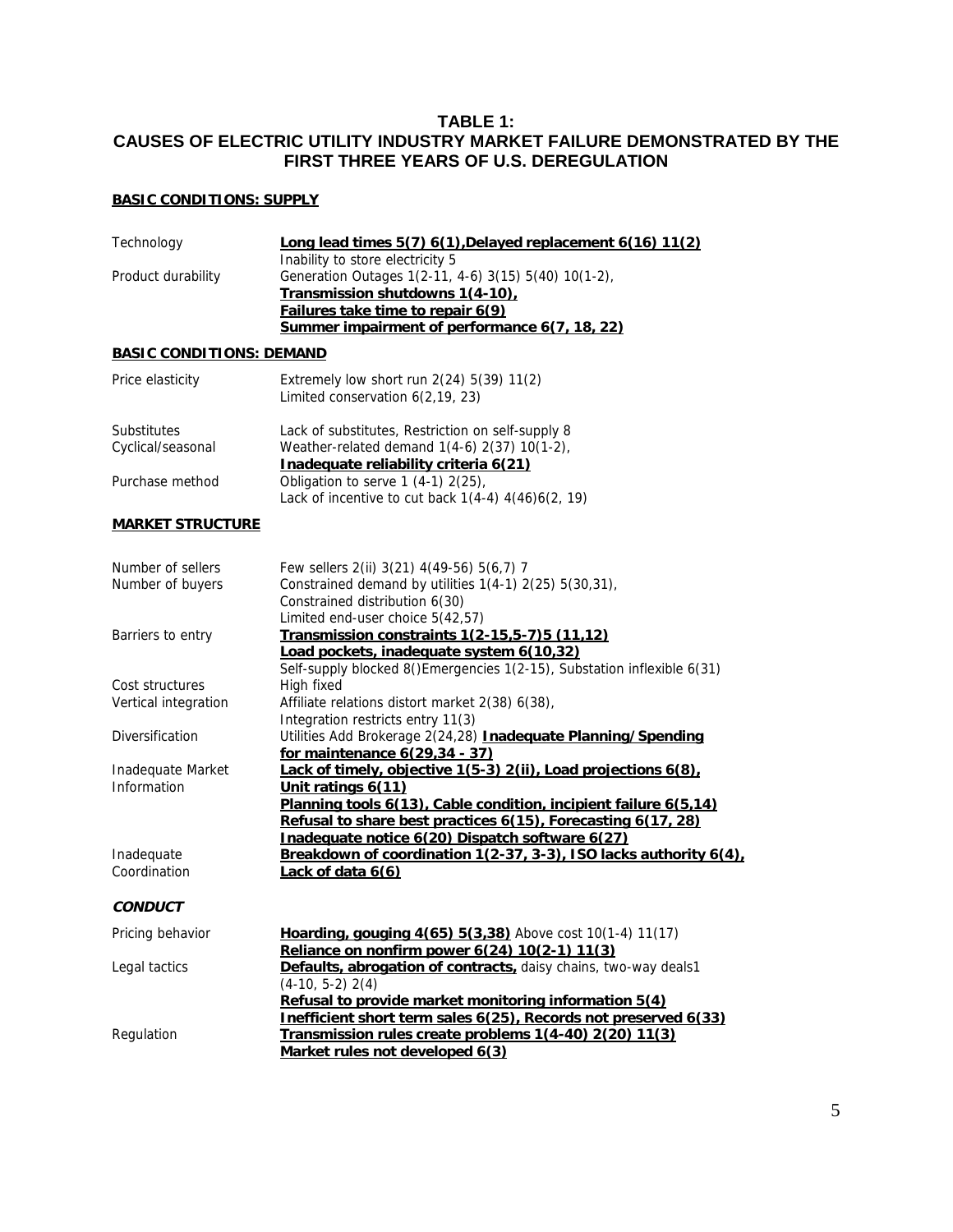SOURCES: Originally Published in Cooper, Mark, *Behind The Headlines Of Electricity Restructuring: A Story Of Greed, Irresponsibility And Mismanagement Of A Vital Service In A Vulnerable Market (And you thought this was about irrational tree huggers who wouldn't allow power plants or transmission lines to be built, but still want to run their air conditioners without paying a fair price for electricity*, March, 20, 2001

The analytic categories are from Scherer, F. M. and David Ross, Industrial *Market Structure and Economic Performance* (Boston, Houghton Mifflin: 1990.

The substantive references are as follows:

1 = Federal Energy Regulatory Commission, *Staff Report to the Federal Energy Regulatory Commission on the Causes of the Pricing Abnormalities in the Midwest During June 1998* (Washington, D.C.; 1998)

2 = Public Utilities Commission of Ohio Report, *Ohio's Electric Market: June 22-26, 1998, What Happened and Why: A Report to the Ohio General Assembly* (Columbus, Oh; 1998)

3 = Bohn, Roger E., Alvin K. Klevorick and Charles G. Stalon, Market Monitoring Committee of the California Power Exchange, *Report on Market Issues in the California Power Exchange Energy Markets* (August 17, 1998)

4 = Bohn, Roger E., Alvin K. Klevorick and Charles G. Stalon, Market Monitoring Committee of the California Power Exchange, *Second Report on Market Issues in the California Power Exchange Energy Markets* (March 9, 1999)

5 = Klein, Michael and Loretta Lynch, *California's Electricity Options and Challenges* (August, 2000)

6= Department of Energy, *Interim Report of the U.S. Department of Energy's Power Outage Supply Study Team*, January 1999; *Horizontal Market Power in Restructured Electricity Markets*, March 2000

7 = Department of Energy, *Horizontal Market Power in Restructured Electricity Markets*, March 2000

8= Alderfer, R. Brent, et al., *Making Connections: Case Studies of Interconnection Barriers and their Impact on Distributed Power Projects* (National Renewable Energy Laboratory, May 2000) 9 = Energy Information Administration, *The Changing Structure of the Electric Power Industry 1999: Mergers and Other Corporate Combinations*, December 1999

10 = Staff Report on the Federal Energy Regulatory Commission on Western Markets and the Causes of the Summer 2000 Price Abnormalities (November 1, 2000)

11= Wolak, Frank A., et al., "An Analysis of the June 2000 Price Spike in California ISO's Energy and Ancillary Service Market," *Market Surveillance Committee of the California Independent System Operator* (September 6, 2000)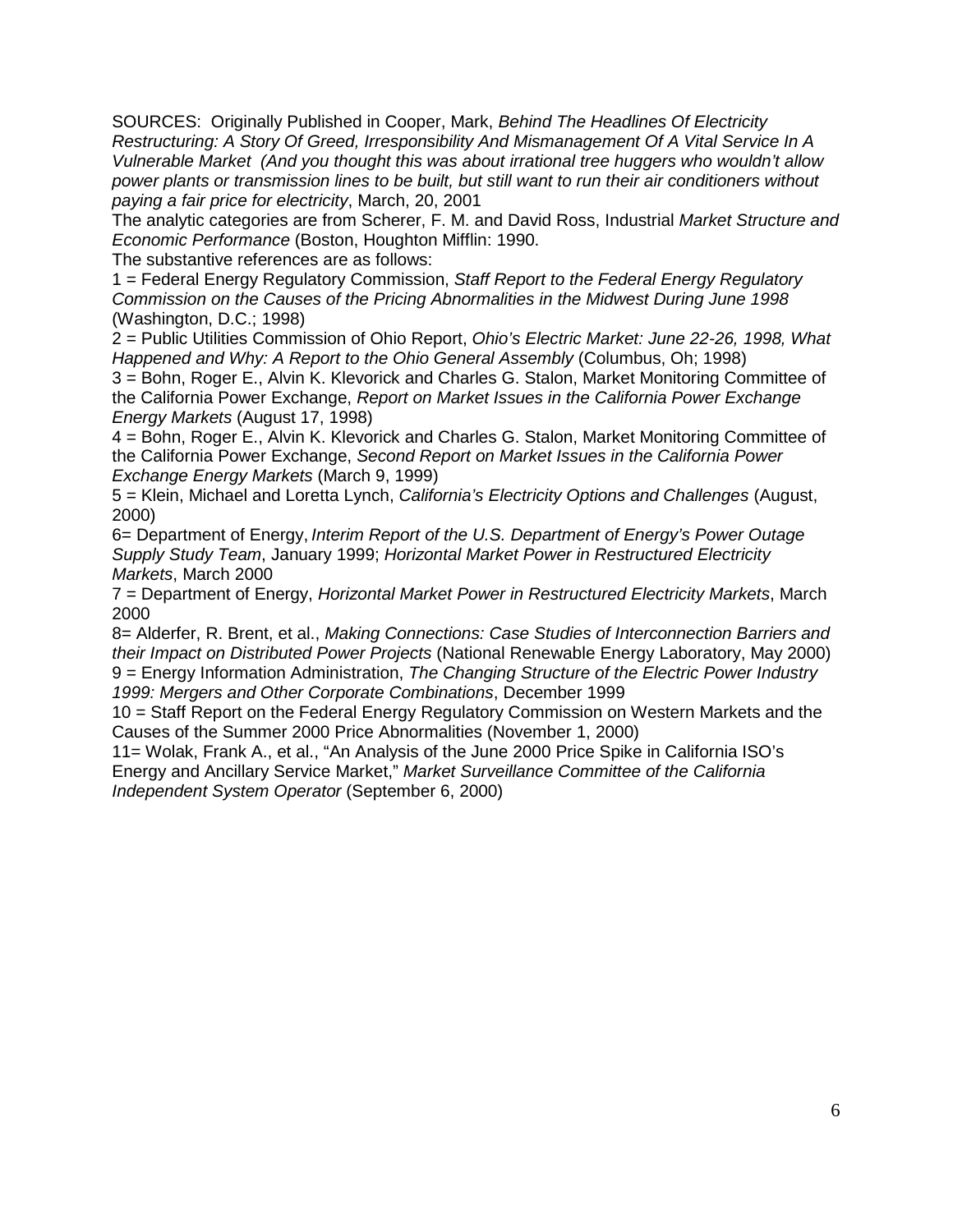#### **A DRAMATIC INCREASE IN THE NUMBER AND COMPLEXITY OF TRANSACTIONS**

Because of the nature of the industry, the cooperation of all participating entities is critical to its smooth operation. The competitive ethic that pervades markets frustrates the necessary cooperation, increases costs and weakens the base for coordination and integration of supply and demand.22 Empirical studies show that strong economies are achieved by coordinating electricity supply and demand.<sup>23</sup> Before restructuring, the electricity industry was a reasonably well-run, complex, integrated network that was under some stress.<sup>24</sup>

Creation of markets for electricity services leads to a huge growth in the number of transactions conducted every day and creates heavy administrative requirements.  $25$  An entity that once maintained real-time balance as an insulated operation that could oversee its own supply, demand and delivery, must now achieve real-time balance simultaneously in five, six or seven different markets over broad geographic areas. This has proven to be a daunting task<sup>26</sup> that consumes substantial resources.<sup>27</sup>

Over the past decade, the number of traders increased over 50-fold; the quantity of electricity traded increased several hundred times.<sup>28</sup> There were also complications of financial and ownership relationships between entities which made managing those transactions a difficult and costly task.<sup>29</sup> A system operator requires significant resources raising the total cost of operating the system, as those costs are included in the cost of each transaction. The complexity of scheduling power delivery for multiple generators and retailers also adds costs to the system.<sup>30</sup>

The transmission system was not designed to support either the quantity or type of transactions occurring now. In addition to the administrative transaction costs and managerial functions are facilities' costs. Demands on network facilities increase as a result of the wide range of transactions taking place. An increase in the number of transactions requires costly improvements to the transmission system in order to ensure reliability.

Reliance on financial relationships, rather than physical relationships, adds another problem.31 Market participants have discovered that they cannot count on firm financial transactions and that they are subject to what they perceive to be arbitrary declarations of emergencies, or extremely disconcerting actions by merchants and utilities, that nonetheless comport with legitimate contracts.<sup>32</sup>

#### **INCREASING DIFFICULTY OF COORDINATION**

The critical coordination and integration functions performed by vertically integrated, non-competitive firms that are essential to the operation of the electricity grid become more difficult as utility service is de-integrated and competitive transactions expand. $33$  These functions are further undermined by breaking the industry into competing component parts.

One of the central activities of electric utility monopolies is to balance load -- to aggregate customers who use electricity at different times of the day or year. By bringing together customers with dissimilar load patterns, utilities are able to use their facilities more fully -- to balance periods when some customers are off-line with other customers who are on-line. Market participants do not have an incentive to cooperate to balance load. Under deregulation, sellers and buyers seek the best deal for themselves and will not necessarily consider the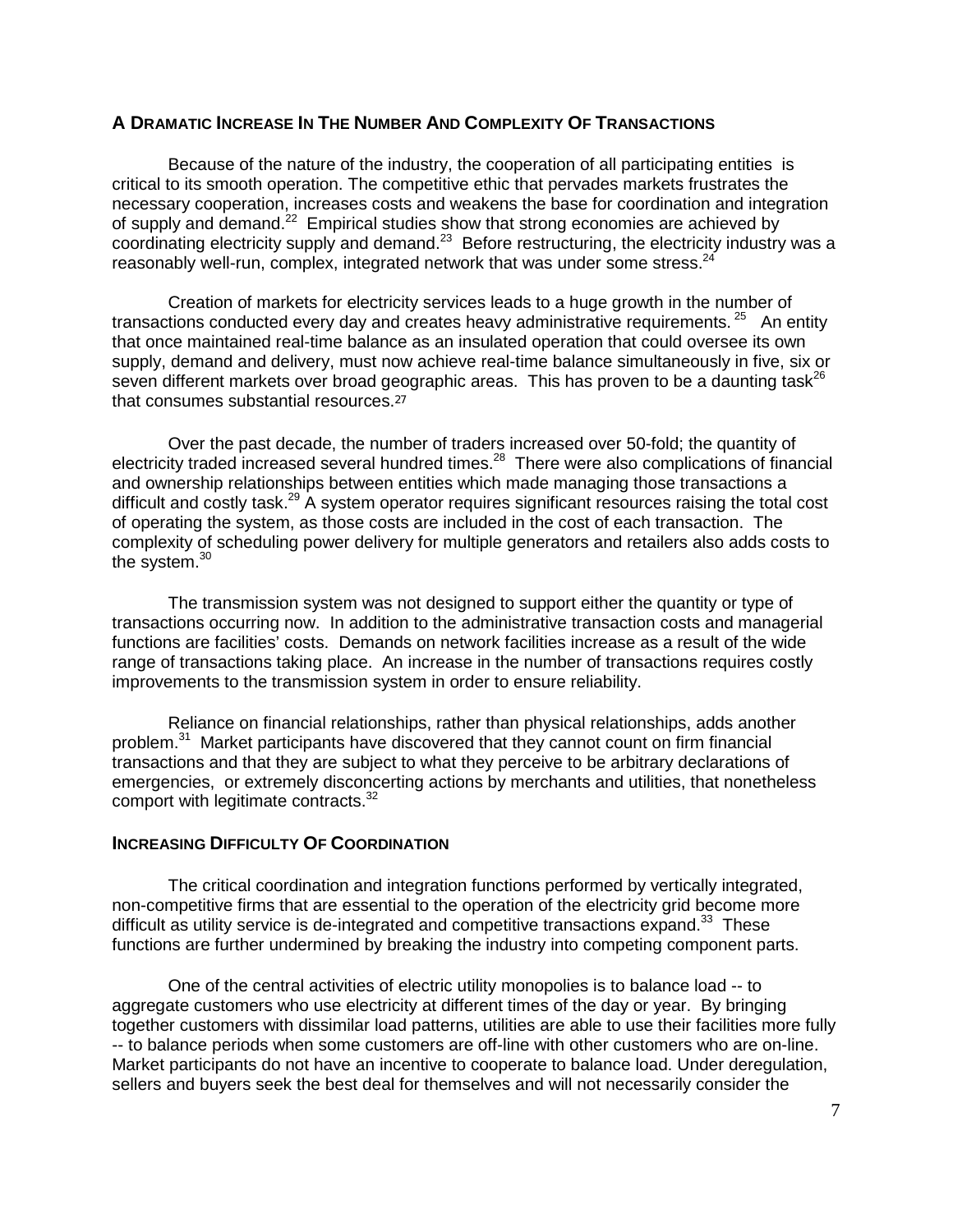needs of balancing and coordination.<sup>34</sup> They may withhold capacity and misreport information.<sup>35</sup> The failure of the Federal Energy Regulatory Commission to investigate the price spikes of 1998, $36$  its belated recognition of the massive abuses in California,  $37$  and its inability to come to grips with the problem,<sup>38</sup> not to mention the ongoing scandal in natural gas pricing, demonstrate the folly of relying on after-the-fact investigations of abusive market transactions. $3$ 

Moreover, the rules for allocating scarce transmission resources during times of stress have not been worked out. In a competitive market, some entities gain by hoarding transmission capacity--in other words, reserving more transmission capacity than is actually needed to move that firm's power to end use customers. As a result, transmission markets may appear more constrained to buyers than they are in real physical terms.<sup>40</sup> This type of marketdriven behavior, interacting with real, physical transmission constraints, makes it difficult to determine the true physical condition of the transmission system.

Thus, we have a new market in which a multitude of complex transactions are being made. One of the most important requirements for coping with this new market situation would be good information. Unfortunately, such information is not available. There is simply no centralized, reliable source of information. Information is much more difficult to gather for system aggregators.<sup>41</sup> What is more, the information available may be unreliable. Brokers and facility owners, who seek to maximize profits and are the sources of information, may well have interests that would be served by skewing information in one direction or another.<sup>42</sup> After a decade of deregulation, the Federal Energy Regulatory Commission has yet to create an information system for assessing the status of the grid or even the actual price of electricity and natural gas being sold in the market.

#### **DISINCENTIVES TO INVEST**

Policymakers compounded all of these problems by rushing ahead with deregulation where transmission facilities were inadequate and not designed to support the transactions that policymakers were stimulating. The problem of inadequate capacity was immediately reflected in both the inability to move power between regions of the country and the existence of load pockets within regions.43 The inadequacy of transmission is pervasive and widespread. Policymakers were irresponsible to push deregulation ahead without first ensuring there was adequate capacity.

It is true that the problem became worse during the transition to deregulated markets as a number of factors interacted to create a disincentive to expand and maintain transmission assets.<sup>44</sup> Incumbent utilities, which were being stripped of their franchise territories, were reluctant to invest in transmission facilities while the rules were uncertain. Yet the underincentive problem is not simply a transitional issue. Since expanding transmission capacity would facilitate competition with electric utility merchants' own generation assets, it is not in their best, private interest, to do so. Merchants in the electric utility industry do not have an interest in building excess capacity and they bear none of the disruption costs if supply is interrupted. Worse still, markets are sufficiently concentrated that gaming repeated auctions is a chronic problem.45 Merchant generators make more money when markets are tight and as they have shown in California, left on their own they do not maintain sufficient facilities to ensure the lights don't go out.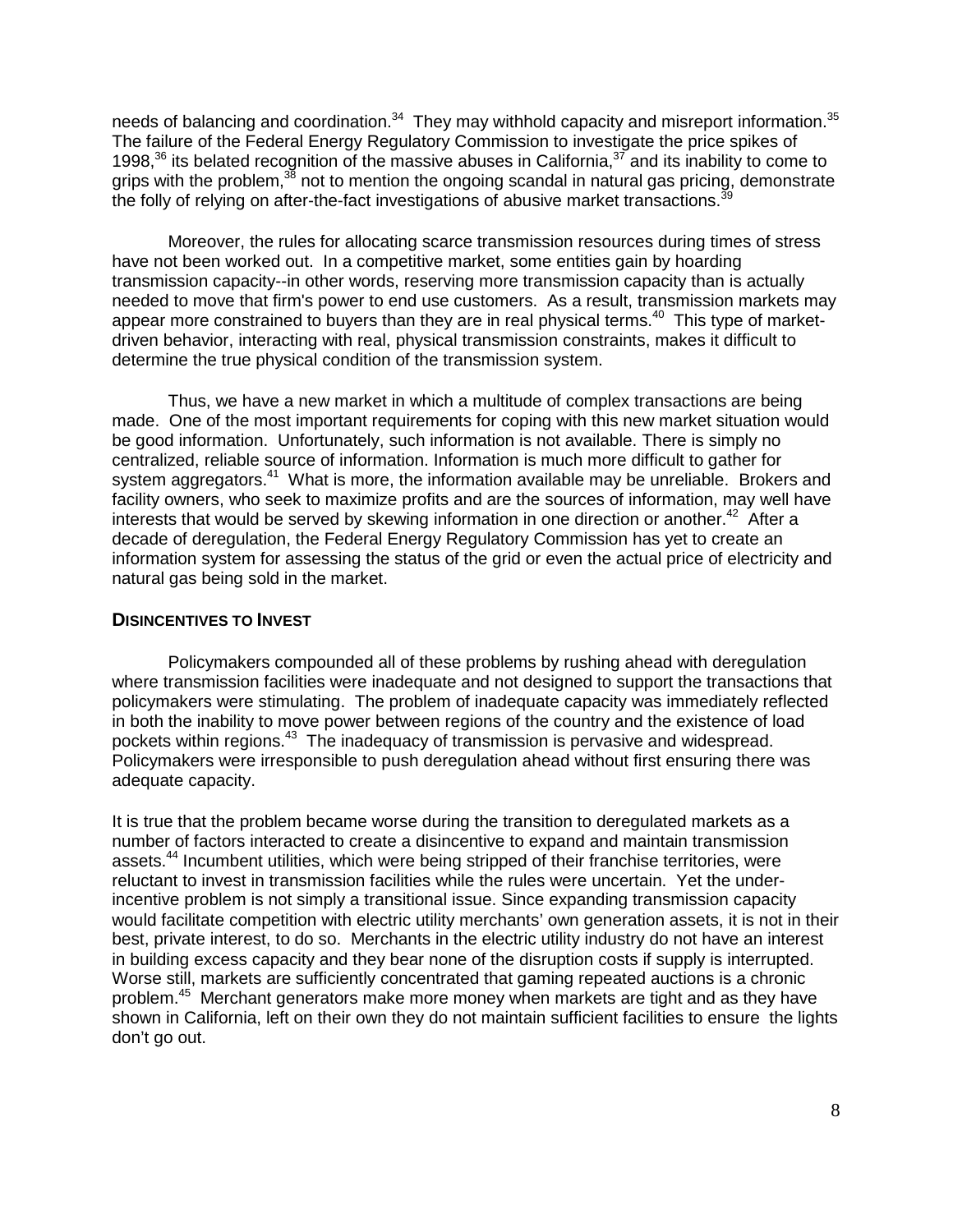#### **INADEQUATE INCENTIVE TO MAINTAIN FACILITIES**

Facing greater pressure on their earnings, an easy way for formerly regulated entities to maintain profits was to cut back on maintenance. The tendency to scrimp on maintenance is not solely a function of the transition, however. Whenever competition is introduced into utility industries, a lowest common denominator mentality takes over. Investments in public obligations, like system-wide maintenance, are seen as imposing a competitive disadvantage so such activities go begging.<sup>46</sup>

In theory, in a competitive market, poor service would induce customers to switch to different suppliers. In practice, there has been little switching in electricity generation markets, where competition was supposed to be the most intense. It is very unlikely that there will ever be competition in the transmission and distribution facilities over which competitively generated electricity was supposed to flow. The notion that multiple sets of electricity wires will compete for customers or business is fanciful at best. The burden of inadequate service and poor quality falls on the public, who as consumers have no choice.

#### **INCREASING NEEDS FOR INCREASINGLY EXPENSIVE EXCESS CAPACITY**

Reserve margins and excess capacity emerge as such critically important factors for maintaining system reliability and for disciplining market power that they deserve to be singled out for particular attention by policymakers. In a restructured industry, keeping the lights on involves two problems, not one. Not only must the electrons be available, but the consumer must also be able to afford to flip the switch on.

Provision for reserve margins is uncertain in a competitive market because the cost of provision of reserves is unattractive to business interests, unless peak prices are extremely high. Merchant generators also demand higher rates of return and shorter payback periods, further increasing costs.<sup>47</sup> Consequently, electricity markets free of reserve planning and coordination may be chronically tight or subject to extreme price instability.

Based on restructured market performance, reserve margins need to be well above traditional levels of 15 to 20 percent and perhaps as much as 30 percent to prevent the abuse of market power.<sup>48</sup> In addition to the normal operating reserve that the industry has required, there must also be a competitive, or economic, reserve whose primary function is to restrain pricing abuse and instability.

#### **SOCIAL AND ENVIRONMENTAL CONSTRAINTS ON TRANSMISSION CAPACITY**

A fundamental problem with investment in new transmission is resistance to the building of additional transmission lines for environmental, health and safety reasons.<sup>49</sup> The social cost of transmission facilities is far greater than their economic costs. For this reason, scarcity of transmission in the economic sense is likely to be a permanent part of the industry landscape.

Moreover, the benefits of these shared transmission facilities that support the overall network are difficult to align with costs. The problem is both geographic, determining which benefits accrue to which areas, and intergenerational, recognizing that different parts of the system may benefit differently from the same investment across time. Today's investment to serve a long distance transaction may be a core part of tomorrow's system serving native (local)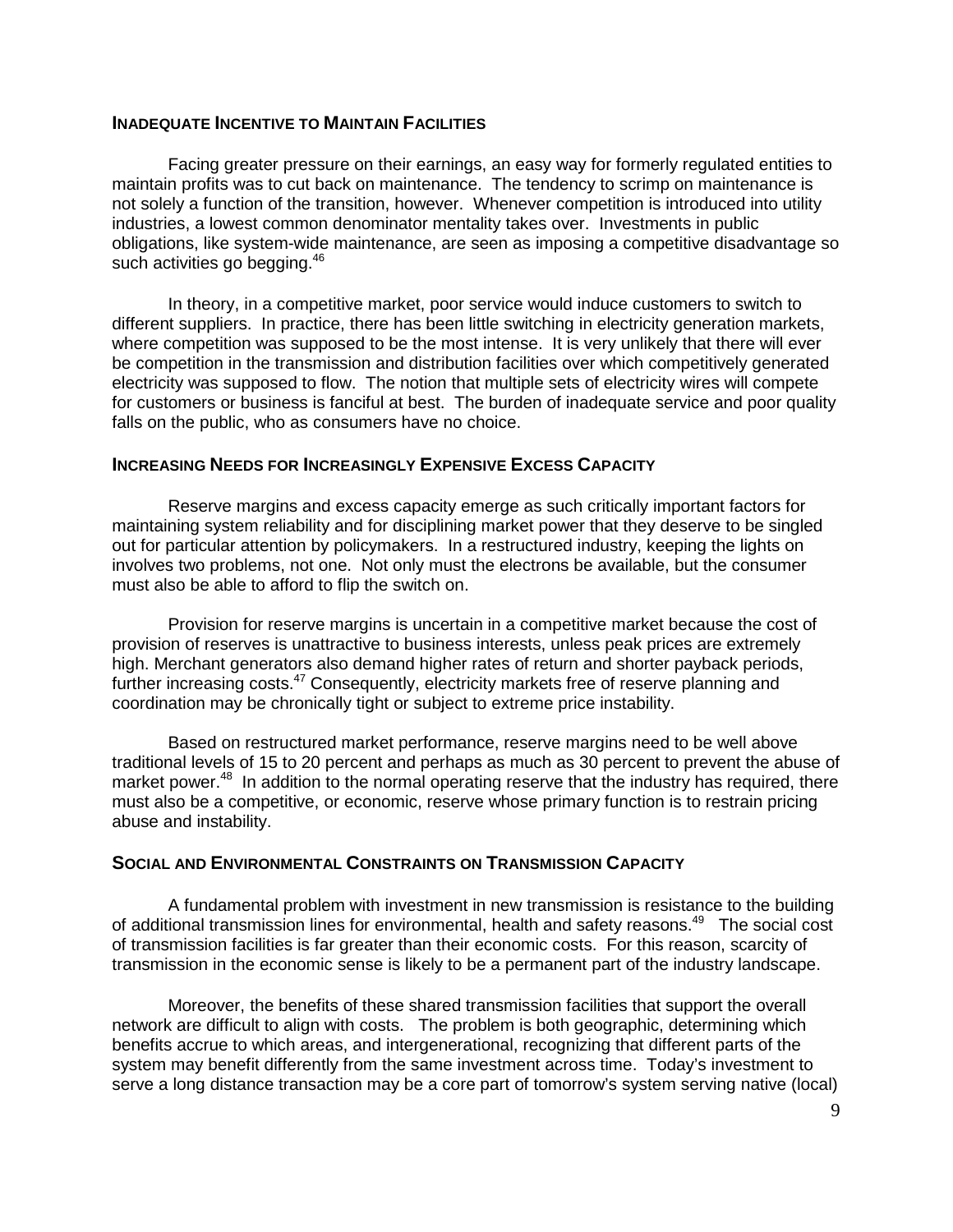load. The shared nature of the facilities makes it more difficult for private investors to recover their costs and to overcome the social resistance to the siting of facilities. The shared nature of the facilities across jurisdictions makes it more difficult to reconcile competing interests.

Such public investment is best carried out within the framework of a comprehensive plan. Yet, integrated resource planning is harder to implement in the deregulated model, if it is not abandoned altogether.

# **FEDERAL POLICYMAKERS ARE HEADED IN THE WRONG DIRECTION: THEY MUST PUT THE PUBLIC INTEREST FIRST**

#### **SLOWING DOWN AND CHANGING DIRECTIONS**

Policymakers frequently pay lip service to the unique characteristics of electricity, but the focus on restructuring and creation of electricity markets in the past decade led them to underestimate the extremely demanding conditions that must be met to deliver electricity reliably to the public. The wild gyrations of the California electricity markets two years ago, which were caused in part by the fundamental characteristics of electricity, sent policymakers scrambling to build in greater protections against market manipulation. The massive black out in the Northeast once again has policymakers scrambling to assess the state of the transmission system.

Last year, as policymakers were wrestling with an electricity bill in Washington, we offered some advice.

Rather than rushing ahead with restructuring and deregulation, Congress and FERC need to step back and fully understand the implications of the abuses, operational disruptions, and the financial crisis that has occurred in the electricity industry. Congress must restore simplicity and transparency to the industry. The first goal must be to reinforce consumer and investor protections. A comprehensive review of the national transmission system should be conducted. Effective mechanisms for planning and expanding the grid should be demonstrated in reality. Institutions for managing the grid and overseeing trading should be transfigured before moving forward.<sup>50</sup>

This was sound advice when we offered it to the Federal Energy Regulatory Commission (FERC) and the Congress exactly one year ago and it is even better advice now. Transmission facilities are critical infrastructure of a modern society and digital economy that must be dedicated to promoting the public interest. They are part of a shared system in which the fate of each user and producer is tied to the behavior of others. Deregulation has led to private profit maximization that has resulted in under-investment in capacity and inadequate maintenance, causing a breakdown of cooperation and transparency in a network that demands the utmost coordination.

We take the primary lesson of the decade of deregulation to be that we need to restore the balance of public and private interests in the electricity sector. Society cannot rely on private actors to ensure adequate investments are made in vital public goods, such as the electric transmission grid. The transmission system is a highway, not a market, and should be developed under a public interest model in which the primary purpose of all participants is to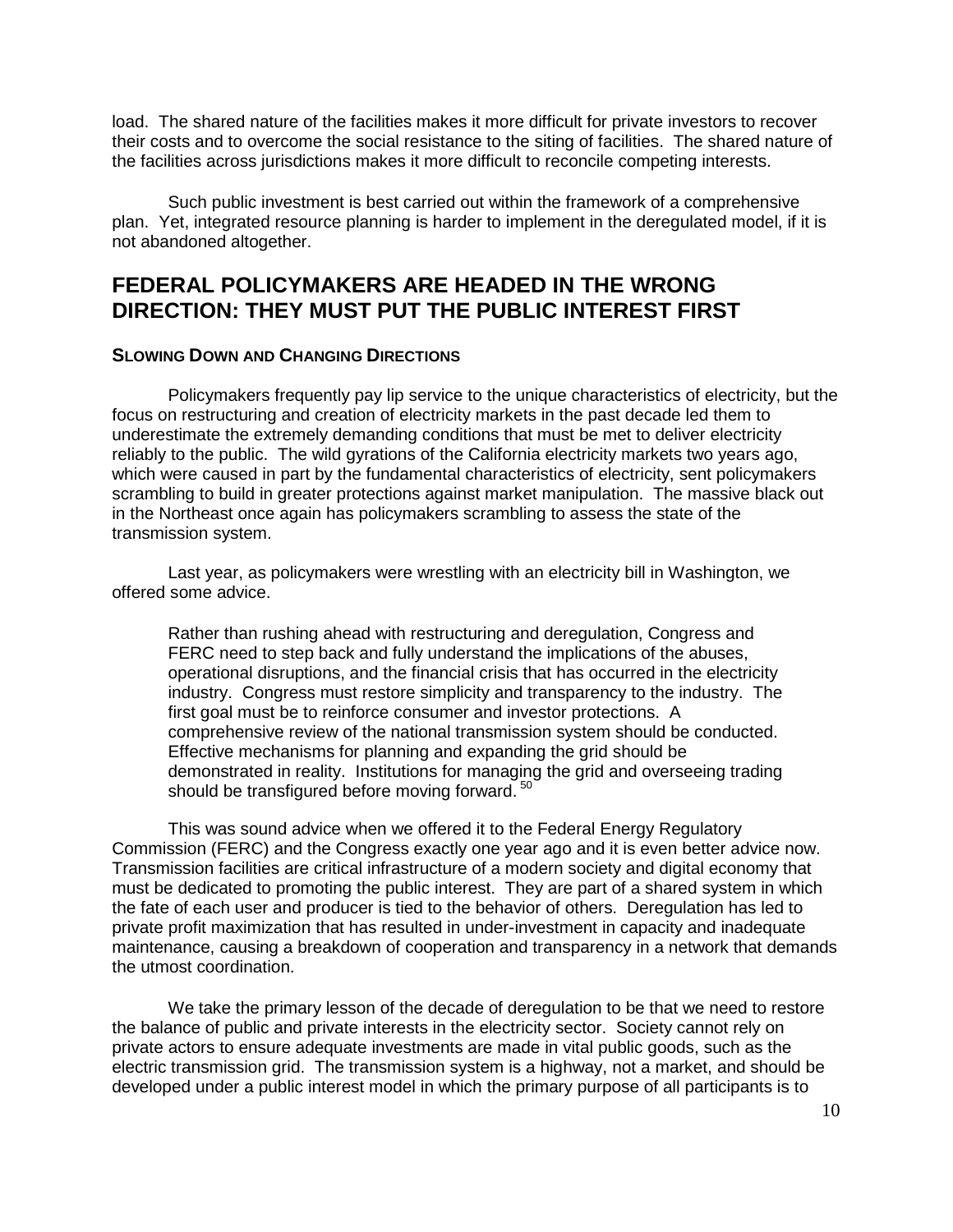ensure reliability and protect the public. The obligation to serve that transmission utilities properly bear must be matched with a duty to build. Bribing merchants to provide these vital public goods, such as through "incentive" payments, unbridled expansion into non-utility businesses, and the auctioning of transmission capacity to the higher bidder, will be particularly expensive.

Unfortunately, neither the Federal Energy Regulatory Commission nor the Congress has taken this point of view. Federal authorities continue to plow ahead with their deregulatory agenda without having adequately studied or addressed any of the fundamental problems that afflict the transmission grid.

Congress and the FERC have been consumed with creating deregulated markets that undervalue the importance of the transmission grid. The FERC is trying to impose a complex "Standard Market Design" on the nation that would allocate transmission resources to the highest bidder, with no assurances that additional transmission capacity would be built or adequately maintained. FERC wants to force all electricity providers into regional transmission organizations (RTOs) that are dominated by the industry, lack consumer representation and push state regulators to the side in an advisory committee.

Congress is proposing to allow utilities to diversify into non-utility businesses and form huge multi-state holding companies by repealing the Public Utility Holding Company Act. This would subject the utility industry to less oversight, by allowing utilities to play a shell game with their assets and transferring a vast increase in responsibility to the FERC, which has been completely unable to deal with the manipulation of markets in the West and the misreporting of energy prices. Foreign corporations could become the owners of this vital infrastructure. For reliability, it wants to move from voluntary industry *self-regulation* to mandatory *self-regulation*.

#### **RECOMMENDATIONS**

Policymakers could have eased the transition to competitive generation markets by recognizing the physical and institutional infrastructure that would be needed to support greater competition, but they did not. Perhaps they realized that presenting a true picture of the difficulty of electricity deregulation would have made it impossible to sell it to the public. Whatever the reason behind the underestimation of the difficulties of deregulation, the build-up of problems now makes the implementation of competition a much riskier proposition.<sup>51</sup> Not only has the inadequacy of institutions and facilities grown, but also public confidence in the process has been eroded.

The nation is now deeply divided between approximately one-third of the states – primarily in the Midwest, Northeast and mid-Atlantic – that have deregulated and restructured their electric utility sectors, and two-thirds that have not. Although there are a host of complex reasons behind this division, one cannot help but observe that, on average, those areas of the nation that remain fully regulated have substantially lower prices and more reliable service. Moreover, the tight power pools that resisted the blackout existed long before deregulation. Effective management of the grid does not require deregulation of either generation or transmission; on the contrary it is made more difficult by deregulation.

For the past decade, policymakers and regulators in Washington, D.C., and the Northeast have spent a lot of time trying to make the new electricity markets work. At the same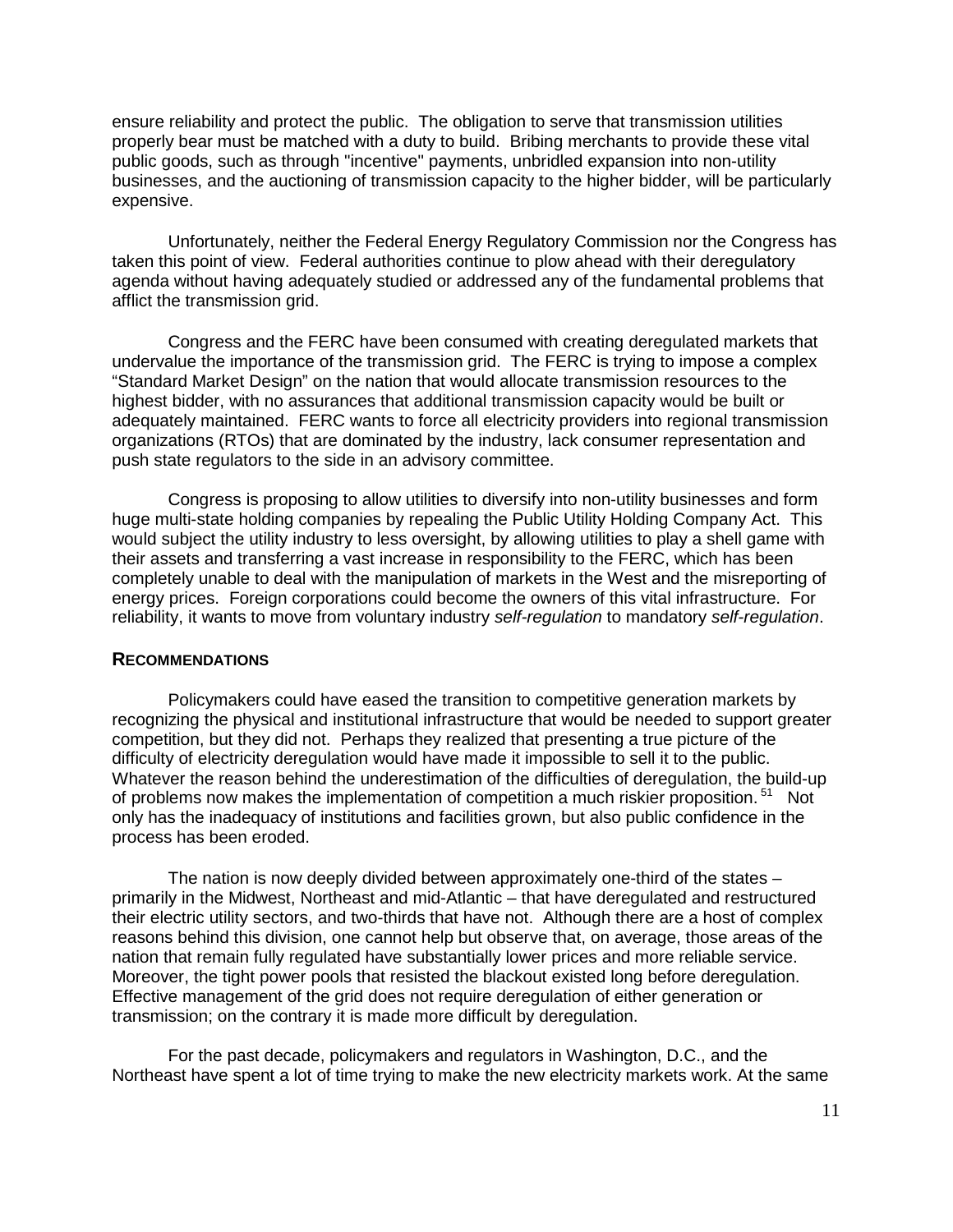time, they have neglected to upgrade and maintain a reliable electricity transport system. Congress and the FERC should devote all of their energy to studying, strengthening and managing the interstate transmission system – to promoting the public interest, not the profits of merchant generators and transmission owners.

Congress and FERC are headed in the wrong direction. CFA and CU recommend that:

- Congress not repeal the Public Utility Holding Company Act.
- Congress pare back the Electricity Title of the Energy Bill to a reliability-only title. Both the physical and institutional infrastructure of the industry needs careful study and consideration.
- Congress require a comprehensive survey of the national grid, since such a survey has not been conducted in forty years. It should identify the upgrades that are necessary for reliability and those whose primary purpose is to expand transactions.
- Congress study the question of how best to establish standards and regulatory oversight over privately owned transmission lines. Voluntary self-regulation has been uneven and inadequate. Mandatory self-regulation is little better. More public oversight is necessary.
- Congress examine new institutions that can reconcile the interests of the states and include representation of consumer interests. FERC's proposal for regional, quasivoluntary institutions of nebulous authority and ill-defined rights and responsibilities is not a solution.
- Congress require a framework for comprehensive planning that considers all alternatives. It should get serious about energy efficiency, like mandating higher minimum standards for air conditioners, which would reduce the demands on the grid at its most vulnerable times, hot summer days. It could also give a boost to local (distributed) generation, which has the double benefit of adding generation resources to the system while not using the long distance transmission lines, whose failure triggered the recent black out.
- FERC abandon its Standard Market Design.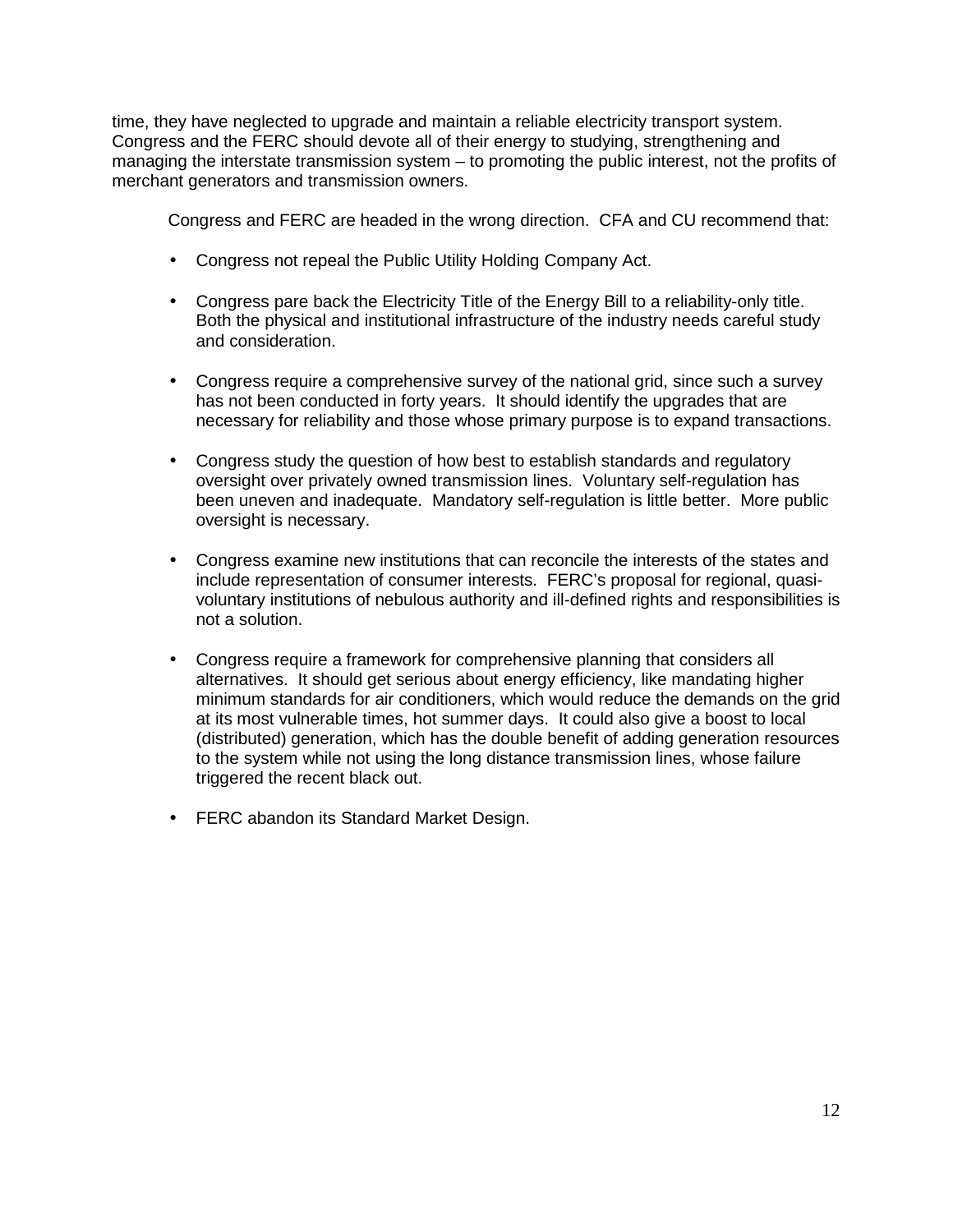### **ENDNOTES**

 $\overline{a}$ 

 $3$  Baneriee, Neela, and David Firestone, "New Kind of Electricity Market Strains Old Wires Beyond Limits: Reliability Suffered in Deregulation, Experts Say," *New York Times,* August 24, 2003. 4

 U.S. Department of Energy, *Report to Congress: Impacts of the Federal Energy Regulatory Commission's proposal for Standard Market Design* (Washington, D.C.: April 30, 2003). Even this small number was criticized, see Alliance of State Leaders Protecting Electricity Consumers, *Commentary on DOE's Study of Standard Market Design* (Olympia, WA: June 2003). 5

 A FERC commissioned study of its proposed Regional Transmission Organizations (RTOs) projected slightly higher savings (ICF Consulting, *Economic Assessment of RTO Policy,* Prepared for the Federal Energy Regulatory Commission, February 26, 2002, Tables ES-1, ES-2), but some question even this estimate, see "Comments on the RTO Cost Benefit Analysis Report by the New Mexico and Rhode Island Offices of Attorney General, The Rhode Island Division of Public Utilities and Carriers, the Public Advocate for the State of Maine and the Colorado Office of Consumer Counsel," before the Federal Energy Regulatory Commission, Electricity Market Design Structure, Docket Nos. RM01-12-000, etc., May 3, 2002.. Casazza, John, A., "Electricity Choice: Pick Your Poison: A. Errant Economics? B. Lousy Law? C. Market Manipulation? D. All Three?," *Public Utilities Fortnightly*, 2001 (March 1), identifies efficiency gains in generation of 3 percent

<sup>6</sup> Cooper, Mark, "Recognizing the Limits of Markets, Rediscovering Public Interest in Utilities," in Robert E. Willett (ed), *Natural Gas and Electricity Power Industry Analysis* (Houston: Financial Communications Company, 2003) (hereafter, Cooper, Recognizing), pp. 416-419, recounts the history of "The Incredible Shrinking Benefits of Restructuring and Deregulation."

7 Cooper, Mark, *All Pain, No Gain: Restructuring and Deregulation in the Interstate Electricity Market (Washington,* D.C.: Consumer Federation of America, September 2002), (hereafter, All Pain);

<sup>8</sup> Cooper, Mark, "An Economic Explanation of Why the West and the South Want to Avoid being Afflicted by the FERC's SMD and Why Market Monitoring is Not an Effective Cure for the Disease," *SMD Market Metrics Conference*, October 2, 200.<br><sup>9</sup> Caanar, Mark

 Cooper, Mark, *A Discouraging Word (or Two or Three of Four) about Electricity Restructuring in Texas, Pennsylvania, New England and Elsewhere* (Washington, D.C.: Consumer Federation of America and Consumers Union, March 2003) (hereafter, Discouraging),

<sup>10</sup> Cooper, Mark, "Economics of Power: Heading for the Exits, Deregulated Electricity Markets Not Working Well," *Natural Gas*, 19:5, December 2002, "Let's Go Back: Utilities Cannot Meet Their Obligations Under a One-Size-Fits-None Deregulation Scheme," *Public Power,* December 2002, "Regulators Should Regain Control to Prevent Abuses During Scarcity," *Natural Gas, August 2003* (hereafter, Regain Control).<br><sup>11</sup> Studies that make direct comparisons to other industries over this period include Cooper, Mark, *Industrial* 

*Organization and Market Performance in the Transportation and Communications Industries: A Review of Current Theories and Empirical Applications to the Railroad, Electric Utility, Airline, Telecommunications and Oil Pipeline Industries with Hypotheses about Natural Gas Pipelines* (Washington, D.C.: January 1986) (hereafter, Cooper, *Organization*), "Theory vs. Reality," *Consumer Federation of America Utilities Conference*, April 6, 1987. "Protecting the Public Interest in the Transition to Competition in New York Industries," The Electric Utility Industry in Transition (Public Utilities Reports, Inc. & the New York State Energy Research and Development Authority, 1994), *Residential Consumer Economics of Electric Utility Restructuring* (Consumer Federation of America and Consumers Union, July

1998) (hereafter, Cooper, *Economics)*.<br><sup>12</sup> Cooper, Mark, "Restoring the Balance of Public Values and Private Incentives in American Capitalism," *Too Much Deregulation or Too Little,* Washington D.C.: Cato Institute, November 1, 2002, *U.S. Capitalism and the Public* 

<sup>1</sup> Barbaro, Michael, "Consumers Must Demand a (Pricey) New Power Grid," *Washington Post*, August 24, 2003, gives this range.

Annual cost recovery factors include return of capital (depreciation), return on capital (income) and taxes. Utilities that face lower risk because of franchise service territories, receive lower rats of return, use longer depreciation periods and can have greater reliance on lower cost debt in their financing. Their cost recovery factors can be in the high teen (e.g. 18 percent of invested capital). Merchants require higher rates of return, shorter payback periods and must have greater reliance on higher cost equity (or more expensive "junk" debt) demand much larger cost recovery factors, in the mid- to high twenties. The high cost of merchant plants is readily ascertainable by examining the cost of building plants under different financial assumptions, see Staff Report, *Market Clearing Prices Under Alternative Resource Scenarios: 2000 –2010* (California Energy Commission, February 2000). U.S. Department of Energy, Office of Economic, Electricity an Natural Gas Analysis, *The Impact of Wholesale Electricity Price Controls on California Summer Reliability* (June 2001); Watts, Price C., "Heresy? The Case Against Deregulation of Electricity Generation," The Electricity Journal, 2001 (March 3).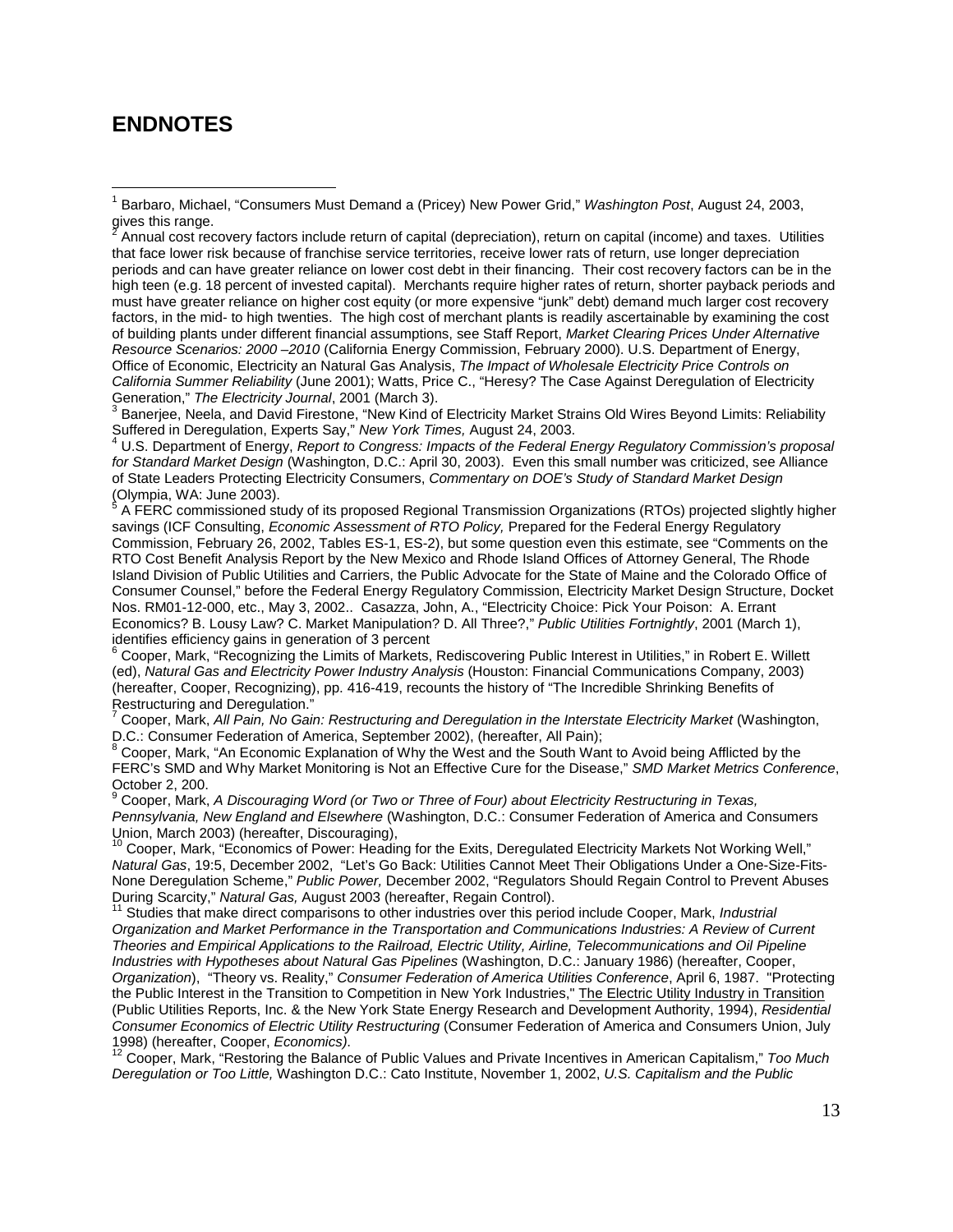*Interest: Restoring The Balance in Electricity and Telecommunications* (Washington, D. C.: Consumer Federation of America, August, 2002).

13 Cooper, Mark, *Back To Basics In Analyzing The Failure Of Electricity Restructuring: Accepting The Limits Of Markets*, Energy Markets in Turmoil, Institute for Regulatory Policy Studies Illinois State University, May 17, 2001 (hereafter, Back),

In addition to the studies cited in note 1, concerns have also been expressed at the state level, see for example, "Electric Industry Restructuring: Who Wins? Who Loses? Who Cares?" Hearing on Electric Utility Deregulation, National Association of Attorneys General, November 18, 1997, "Direct Testimony of Dr. Mark N. Cooper in Response to the Petition of Enron Energy Services Power, Inc., for Approval of an Electric Competition and Customer Choice Plan and for Authority Pursuant to Section 2801 (E)(3) of the Public Utility Code to Service as the Provider of Last Resort in the Service Territory of PECO Energy Company on Behalf of the American Association of Retired Persons," Pennsylvania Public Utility Commission v. PECO, Docket No. R-00973953, November 7, 1997. "Policies to Promote Universal Service and Consumer Protection in the Transition to Competition in the Electric Utility Industry," Regulatory Flexibility Committee, Indiana General Assembly, September 9, 1997, "Testimony of Dr. Mark N. Cooper on Behalf of the American Association of Retired Persons," Application of PECO Company for Approval of its Restructuring Plan Under Section 2806 of the Public Utility Code, Pennsylvania Public Utility Commission, June 20, 1997. "Direct Testimony of Dr. Mark N. Cooper Submitted on behalf of The American Association of Retired Persons, before the Public Service Commission, State of New York, In the Matter of Competitive Opportunities Case 94-E-0952 New York State Electric and Gas Co. 96-E-0891; Rochester Gas and Electric Corp. 96-E-0898 Consolidated Edison Company of New York, Inc. 96-E-0897.

15Cooper, Mark*, Electricity Restructuring and the Price Spikes of 1998* (Consumer Federation of America and

Consumers Union, June 1999) (hereafter, Cooper, *Spike*).<br><sup>16</sup>Cooper, Mark, Reconsidering Electricity Restructuring (Consumer Federation and Consumers Union, November 2000) (hereafter, Cooper, *Reconsidering)*. These concerns have been expressed in presentations to state policymakers on behalf of CFA and its member groups including, the Arizona Public Service Commission, April 17, 2000), the Wisconsin Public Power Association (June 28, 2000) Nevada Energy Policy Committee, November 30, 2000, Florida Public Utility Commission (January 13, 2001) and the Consumer Affairs Committee of the National Association of Regulatory Utility Commissioners (February 25, 2001), as well as testimony in state restructuring cases, including "Prefiled Testimony Of Dr. Mark N. Cooper On Behalf Of The Virginia Citizen Consumers Council," In The Matter Of Application Of Virginia Electric And Power Company For Approval Of A Functional Separation Plan, Virginia State Corporation Commission, Case No. Pue000584, August 24, 2001; "Direct Testimony Of Dr. Mark N. Cooper On Behalf Of The Attorney General Of Oklahoma, Before The Oklahoma Corporation Commission Application Of Ernest G. Johnson, Director Of The Public Utility Division, Oklahoma Corporation Commission, To Require Public Service Company of Oklahoma To Inform The Commission Regarding Planning Of Energy Procurement Practices And Risk Management Strategies And For A Determination As To Appropriate Methods To Lessen The Impact Of Energy Price Volatility Upon Consumers, Cause No. Pud 2001-00096, May 18, 2001.

17 Cooper, Mark, *Behind The Headlines Of Electricity Restructuring: A Story Of Greed, Irresponsibility And Mismanagement Of A Vital Service In A Vulnerable Market (And you thought this was about irrational tree huggers*  who wouldn't allow power plants or transmission lines to be built, but still want to run their air conditioners without *paying a fair price for electricity*, (Washington, D.C.: Consumer Federation of America, March, 20, 2001), *Electricity Deregulation and Consumers: Lessons From a Hot Spring and A Cool Summer* (Washington, D.C.: Consumer

Federation of America, August 30, 2001).<br><sup>18</sup> Cooper, Discouraging, Regain Control.

 $\overline{a}$ 

<sup>19</sup> Southeastern Association of Regulatory Utility Commissioners, The Benefits and Costs of Regional Transmission *Organizations and Standard Market Design in the Southeast, November 6, 2002.*<br><sup>20</sup> Electricity cannot be stored economically. Since stockpiles are uneconomic, excess capacity is necessary.

Pirrong, Stephen Craig, *The Economics, Law and Public Policy of Market Power Manipulation* (Boston: Kluwer, 1996), pp. 10, 24, 59, 70, identifies storage and transportation costs, as well as low elasticities of demand as critical factors making market manipulation more likely. Phillipovic, Dragana, *Energy Risk: Valuing and Managing Energy Derivates* (New York: McGraw-Hill, 1998), p. 3, cites a number of factors that distinguish energy from other commodities, but makes it quite evident that the need to physically consume the product on a real-time basis is the central factor.

<sup>21</sup> The elasticity of demand is very low, so load shedding must be administered. Reviews of dozens of studies can be found in Bohi, Douglas, *Analyzing Demand Behavior: A Study of Energy Elasticities* (Baltimore: Resources for the Future/Johns Hopkins, 1981) and Pyndyck, Robert, S., *The Structure of World Energy Demand* (Cambridge: MIT Press, 1979). Joskow, Paul and Richard Schmalensee, *Markets For Power: An Analysis of Electric Utility Deregulation* (Cambridge: MIT Press, 1984). Rose, Kenneth, *Electric Restructuring Issue for Residential and Small Business Customers* (Columbus, OH: National Regulatory Research Institute, June 2000); Branch, E. Ralph, "Short Run Income Elasticity of Residential Electricity Using Consumer Expenditure Survey Data," *Energy Journal*, 14:4,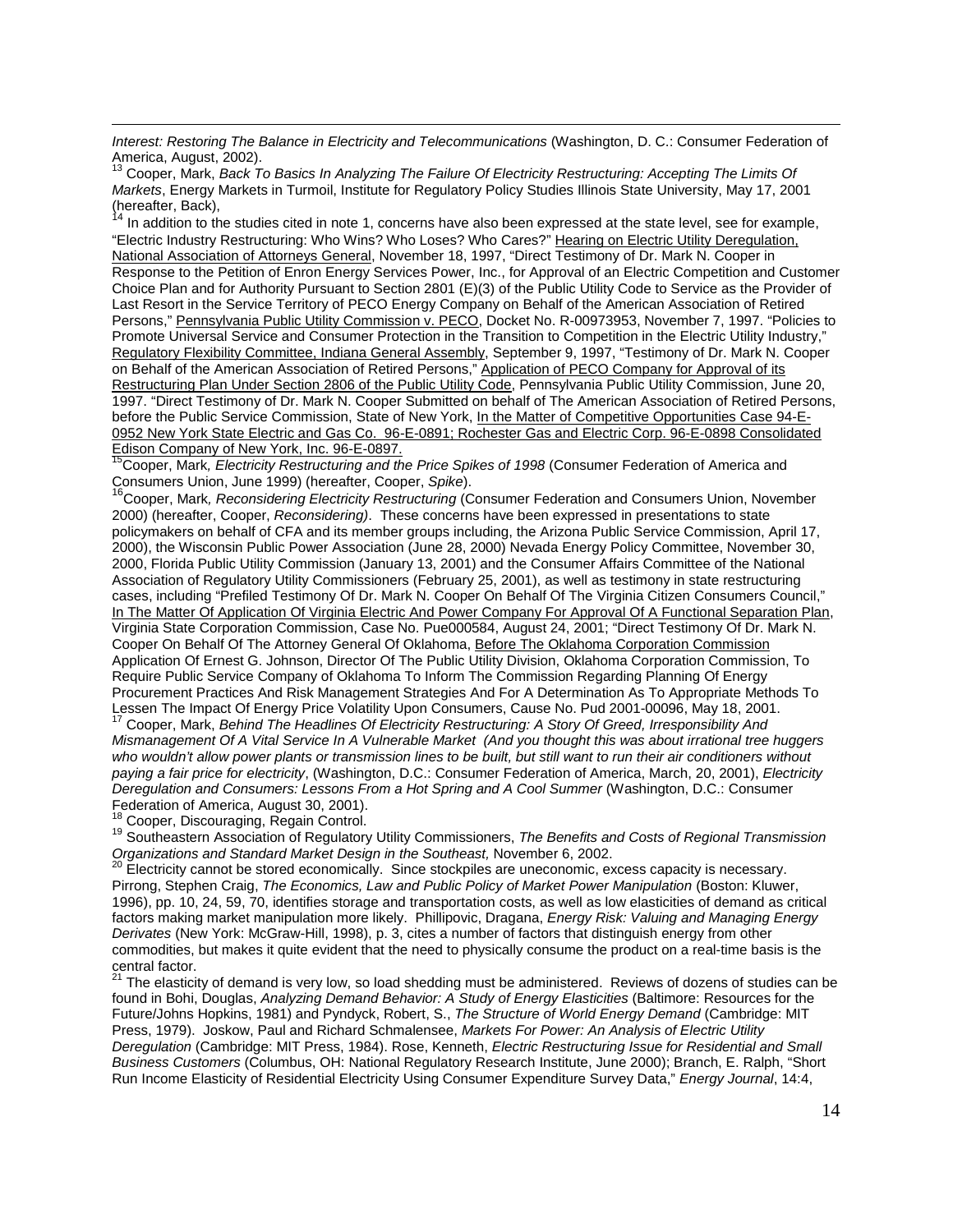1993), Hyman, Leonard, S. *America Electric Utilities: Past, Present and Future* (Arlington, VA; Public Utilities Reports, 1988); Hirst, Eric, and Brendan Kirby, *Retail-Load Participation in Competitive Wholesale Electricity Markets* (prepared for the Edison Electric Institute and the Project for Sustainable FERC Energy Policy, December 2000; Braithwaite, S., "Customer Response to Market Prices – How Much Can You Get When You Need it Most?" *EPRI International Energy Conference*, Washington, D. C., July 2000), and Schwarz, et al., Industrial Response to Real-Time Prices for Electricity: Short-Run and Long-Run (University of North Carolina, December 2000).

22 Department of Energy, *Interim Report of the U.S. Department of Energy's Power Outage Supply Study Team*, January 1999; *Horizontal Market Power in Restructured Electricity Markets*, March 2000 (hereafter, Outage Report), raises the problem of transaction pressures in a number of ways. An unwillingness to share best practices is a generic problem (Finding 15). Inadequate notice of problems (Finding 20) and business factors (finding 38) also fall into this category. Even more fundamental is the lack of authority of the ISO to respond to problems (Finding 4) and an absence of rules (Finding 3).

<sup>23</sup> Bohn, Roger E., Alvin K. Klevorick and Charles G. Stalon, Market Monitoring Committee of the California Power Exchange, *Report on Market Issues in the California Power Exchange Energy Markets* (August 17, 1998) (Hereafter Cal, Report); Gegaux, Douglas and Kenneth Nowotny, "Competition and the Electric Utility Industry," *Yale Journal on Regulation*, 10:63, 1997; Gilsdorf, Keith, "Testing for Subadditivity of Vertically-Integrated Electric Utilities," *Southern Economic Journal*, 18:12, 1995: Henderson, J. Stephen, "Cost Estimation for Vertically Integrated Firms: the Cost of Electricity," M. A. Crew (Ed.), *Analyzing the Impact of Regulatory Change in Public Utilities* (Lexington, MA: Lexington Books, 1985); Hirst, Erick and Brenda Kirby, "Dynamic Scheduling: The Forgotten Issue," *Public Utilities Fortnightly*, April 15, 1997; Kaserman, David L. and John W. Mayo, "The Measurement of Vertical Economies and the Efficient Structure of the Electric Utility Industry," *Journal of Industrial Economics*, 29:5, 1991; Kwoka, John E. Jr., *Power Structure: Ownership, Integration, and Competition in the U.S. Electricity Industry* (Boston: Dordrecht, 1996); Roberts, Mark J., "Economies of Density and Size in the Production and Delivery of Electric Power," *Land Economics*, 62:4, 1986.

24 Mistr, Alfred E. Jr., "Incremental-Cost Pricing: What Efficiency Requires," *Public Utilities Fortnightly*, January 1, 1996; Oren, Shmuel, S., "Economic Inefficiency of Passive Transmission Rights in Congested Electricity Systems with Competitive Generation," *The Energy Journal*, 18:1, 1997, "Passive Transmission Rights Will Not Do the Job*," The Electricity Journal*, 10:5, 1997; Ostroski, Gerald B., "Embedded-Cost Pricing: What Fairness Demands*," Public Utilities Fortnightly*, January 1, 1996; Radford, Bruce W., "Electric Transmission: An Overview, *Public Utilities Fortnightly*, January 1, 1996: Volpe, Mark J., "Let's Not Socialize Transmission Rates," *Public Utility Fortnightly*, February 15, 1997. Bohi, Douglas and Karen Palmer; "The Efficiency of Wholesale vs. Retail Competition in Electricity, *The Electricity Journal*, October 1996; Gegaux, Douglas and Kenneth Nowotny, "Competition and the Electric Utility Industry, *Yale Journal on Regulation*, 10:63, 1997, Cornelli, Steve, "Will Customer Choice Always Lower Costs?," The Electricity Journal, October, 1996.<br><sup>25</sup> Outage Report, although not strictly a problem of "manipulation," the outage report identifies incentive and

behavioral problems that can be classified in this category. The complaint about inefficient short-term transactions is essentially a complaint about the market transaction mechanism (Finding 25). The new market also elicited a reliance on nonfirm sales, which simply could not be sustained in a stressed market (Finding 24).

<sup>26</sup> Earle, Robert L, Phillip Q. Hanser, Weldon C. Johnson and James D. Reitzes, "Lessons from the First Year of Competition in the California Electricity Market," *The Electricity Journal* (October 1999), describe the process in a context that finds the potential for market power and inefficiency.

27 Federal Energy Regulatory Commission, Staff Report to the Federal Energy Regulatory Commission on the Causes of the Pricing Abnormalities in the Midwest during June 1998 (Washington, D.C.; 1998) (hereafter, FERC, Staff Report), p. 3-2; Ohio Report, pp. 20-21; Kiah, E., Thoughts on Wild Prices, July 1998, DOE, Outages.<br><sup>28</sup> FERC, Staff Report), pp. 3-1, 3-2.<br><sup>29</sup> Public Utilities Commission of Ohio Report, Ohio's Electric Market: Ju

*Report to the Ohio General Assembly* (Columbus, Oh; 1998) (Hereafter, Ohio Report), p. 28.<br><sup>30</sup> Bohn, Roger E., Alvin K. Klevorick and Charles G. Stalon, Market Monitoring Committee of the California Power

Exchange, *Second Report on Market Issues in the California Power Exchange Energy Markets* (March 9, 1999) (Hereafter Cal, Second Report). p. 66.

31 FERC Staff Report, pp. 4-1, 4-16; American Public Power Association, *Electricity Prices and Volatility in Transition*  to Competitive Market (Washington, D.C, May 1998). FERC, Staff Report, p. 4-9.<br><sup>32</sup> Ohio Report, p. 25.<br><sup>33</sup> Rosen, Richard, Freyr Sverrisson and John Stutz, *Can Electric Utility Restructuring Meet the Challenges It Has* 

 $\overline{a}$ 

*Created,* (Tellus Institute, November 2000). raise questions about the ability of any set of institutions to run the industry based primarily on external market transactions. On the problems in the electric utility industry, see, Cooper, *Industrial Organization,* which identified basic economic conditions in the electricity and telecommunications industries that raise doubts about the prospects for deregulation as the debate was beginning. *.*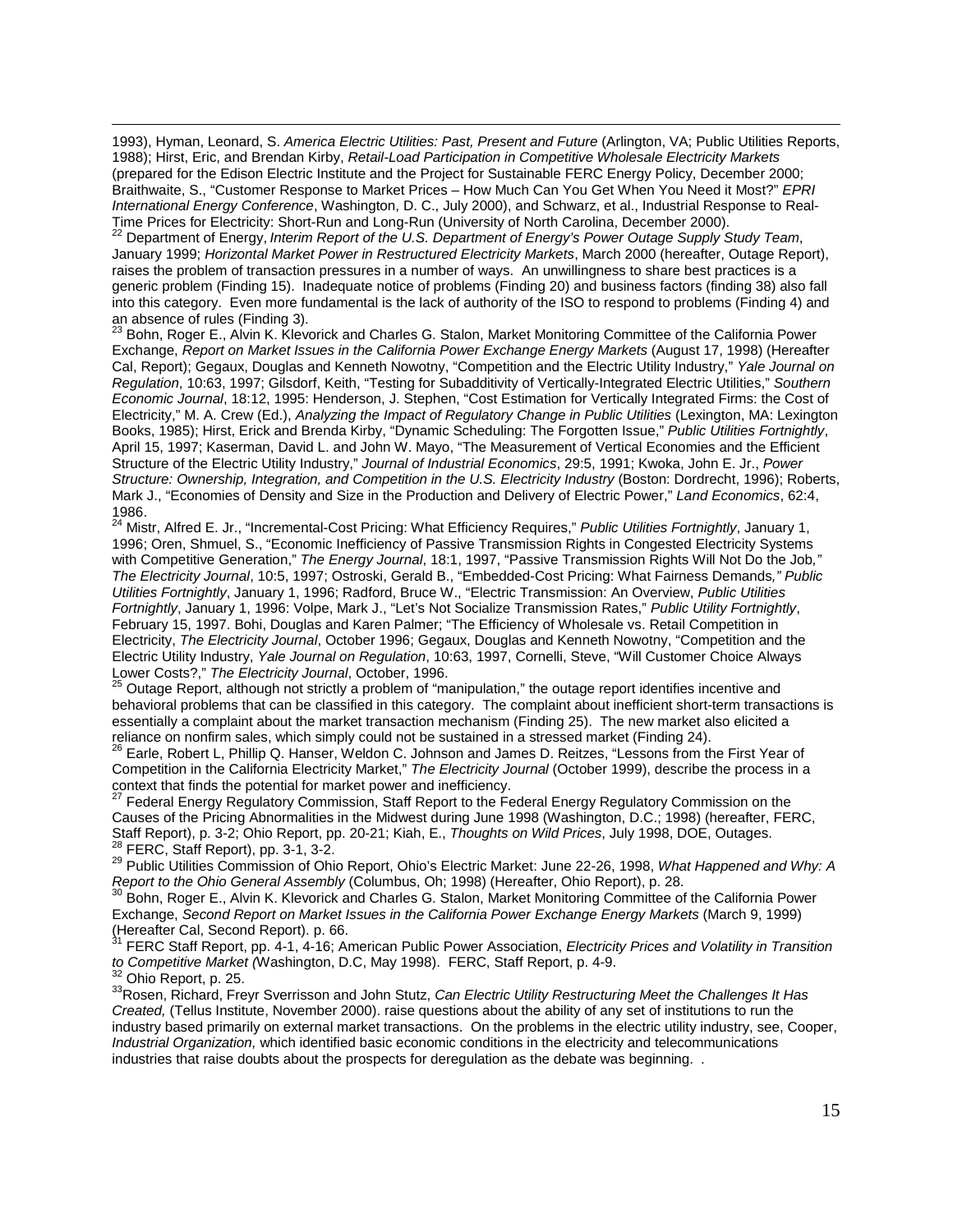<sup>34</sup> Letter from Rederick H. Ritts, Attorney for Steel Dynamics Inc., a large industrial consumer of electricity to Alan Richardson of the American Public Power Association and Roy Thilly of Wisconsin Public Power, Inc., dated August 19, 1998; FERC Staff Report, pp. 5-6, 5-7.

<sup>35</sup> Outage report, identifies numerous problem with information including a general lack of data (finding 6), poor load projections and forecasts (findings 8, 17, 28), unit ratings (finding 11), cable conditions and incipient failure (finding 5,14), inadequate notice (finding 20) and failure to preserve records (finding 33).

 $\frac{36}{37}$  Cooper, Spike, p. 21.<br><sup>37</sup> "Motion To Intervene And Request For Rehearing Of The Consumer Federation Of America," before the Federal Energy Regulatory Commission, *San Diego Gas & Electric Company, Complaint, v. All Sellers of Energy and Ancillary Services Into Markets Operated by the California Independent System Operator and the California Power Exchange*, Docket Nos. EL00-95-000 et al, "Reply Comments of the Consumer Federation Of America," before the Federal Energy Regulatory Commission, *San Diego Gas & Electric Company, Complaint, v. All Sellers of Energy and Ancillary Services Into Markets Operated by the California Independent System Operator and the California Power Exchange*, Docket Nos. EL00-95-000 et al,

<sup>438</sup> Initial Comments Of The Consumer Federation Of America," *Remedying Undue Discrimination through Open Access Transmission Service and Standard Electricity Market Design,* Federal Energy Regulatory Commission, Docket No.RM01-12-000.

<sup>39</sup> "Initial Comments of the Consumer Federation of America," Remedying Undue Discrimination through Open Access Transmission Service and Standard Electricity market Design, Federal Energy Regulatory Commission, Docket No. RM-01-12-000, October 15, 2002, West and South.<br><sup>40</sup> FERC Staff Report, p. 3-20.

<sup>41</sup> The information problem received the most attention in the Outage Report. A number of information and management weaknesses are noted including inadequate forecasting tools (Finding 8, 13, 17, 18 20), a lack of monitoring instruments (Findings 5, 11, 14), and little real time information to respond to problems (Findings 6, 27).<br><sup>42</sup> FERC Staff Report, pp. 3-2, 4-3, 4-4, 4-16.

42 FERC Staff Report, pp. 3-2, 4-3, 4-4, 4-16. 43 Cambridge Energy Research Associates (CERA), *Electric Power Trends: 2001* (2000); *High Tension: The Future of Power Transmission in North America* (August 2000) (hereafter, CERA, *High Tension);* Stipp, David, "The Real 45 Id.<br>44 Id.<br><sup>45</sup> Klemperer, Paul, *The Economic Theory of Auction* (Nuffield College, July 2000); McDiarmid, Robert C., Lisa G.

Dowden, and Daniel I. Davidson, "A Modest Proposal: Revoke the Nobel Prize? Recognize the Limitations of Theory? Or Grant a License to Steal?," *Electricity Journal,* January/February 2001; Newberry, David M., "Competition, Contracts, and Entry in the Electricity Spot Market," *Rand Journal of Economics,* 29:4, 1998, citing in particular Wolfram, Catherine, D. "Strategic Bidding in a Multi-unit Auction: An Empirical Analysis of Bids to Supply Electricity in England and Wales," *Rand Journal of Economics*, 29, 1998. Newberry cites von der Fehr, N-H.M. and D. Harbrord, "Spot Market Competition in the UK electricity Industry," *Economic Journal,* 103 1993, as the origin of the auction theory approach. Brunekreeft, Gert, "A Multiple-unit, Multiple-period Auction in the British Electricity Spot Market," *Energy Economics*, 23, 2001, reviews this debate from the auction side. Kahn, Alfred, et al., *Pricing in the California Power Exchange Electricity Market: Should California Switch from Uniform Pricing to Pay-as-Bid Pricing* (California Power Exchange, January 23, 2001) Klemperer, Paul, *What Really Matters in Auction Design* (Nuffield College, February 2001. Bolle, Friedel, "Supply Function Equilibria and the Danger of Tacit Collusion: The Case of Spot Markets for Electricity," *Energy Economics,* April 1992; see also "Necessary Conditions for Efficient Multiple-bid Auctions, in R. Nau, E. Gronn, M. Machina and O. Bergland, *Economic and Environmental Risk and Uncertainty:* 

<sup>46</sup> A classic example is utility resistance to conservation investments and distributed generation as systems become physically constrained (see for example, Alderfer, R. Brent, M. Monika Eldridge, and Thomas J. Starrs, *Making Connections: Case Studies of Interconnection Barriers and their Impact on Distributed Power Projects* (National Renewable Energy Laboratory, May 2000), Kahn, Michael and Loretta Lynch, *California's Electricity Options and Challenges: Report to Governor Gray Davis,* (hereafter, *Options*); Marcus, William and Jan Hamrin, *How We Got into* 

Staff Report, *Market Clearing Prices Under Alternative Resource Scenarios: 2000 –2010* (California Energy Commission, February 2000). U.S. Department of Energy, Office of Economic, Electricity an Natural Gas Analysis, *The Impact of Wholesale Electricity Price Controls on California Summer Reliability* (June 2001); Watts, Price C., "Heresy? The Case Against Deregulation of Electricity Generation," *The Electricity Journal*, 2001 (March 3). 48 Rudkevich, Alesandr, Max Duckworth, and Richard Rosen, "Modelling Electricity Pricing in a Deregulated Generation Industry: The Potential for Oligopoly Pricing in a Poolco," *The Energy Journal,* 1998 (19). The Cal-ISO has argued for a dependable reserve of 14 to 19 percent, which translates into a nameplate reserve in the range of 20 to 25 percent. Borenstein, Severin and James Bushnell, "An Empirical Analysis of the Potential for Market Power in California's Electricity Industry," *Journal of Industrial Economics*, 47:3, September 1999; Bushnell, James, Christopher Knittel and Frank Wolak, *Estimating the Opportunities for Market Power in Deregulated Wisconsin*